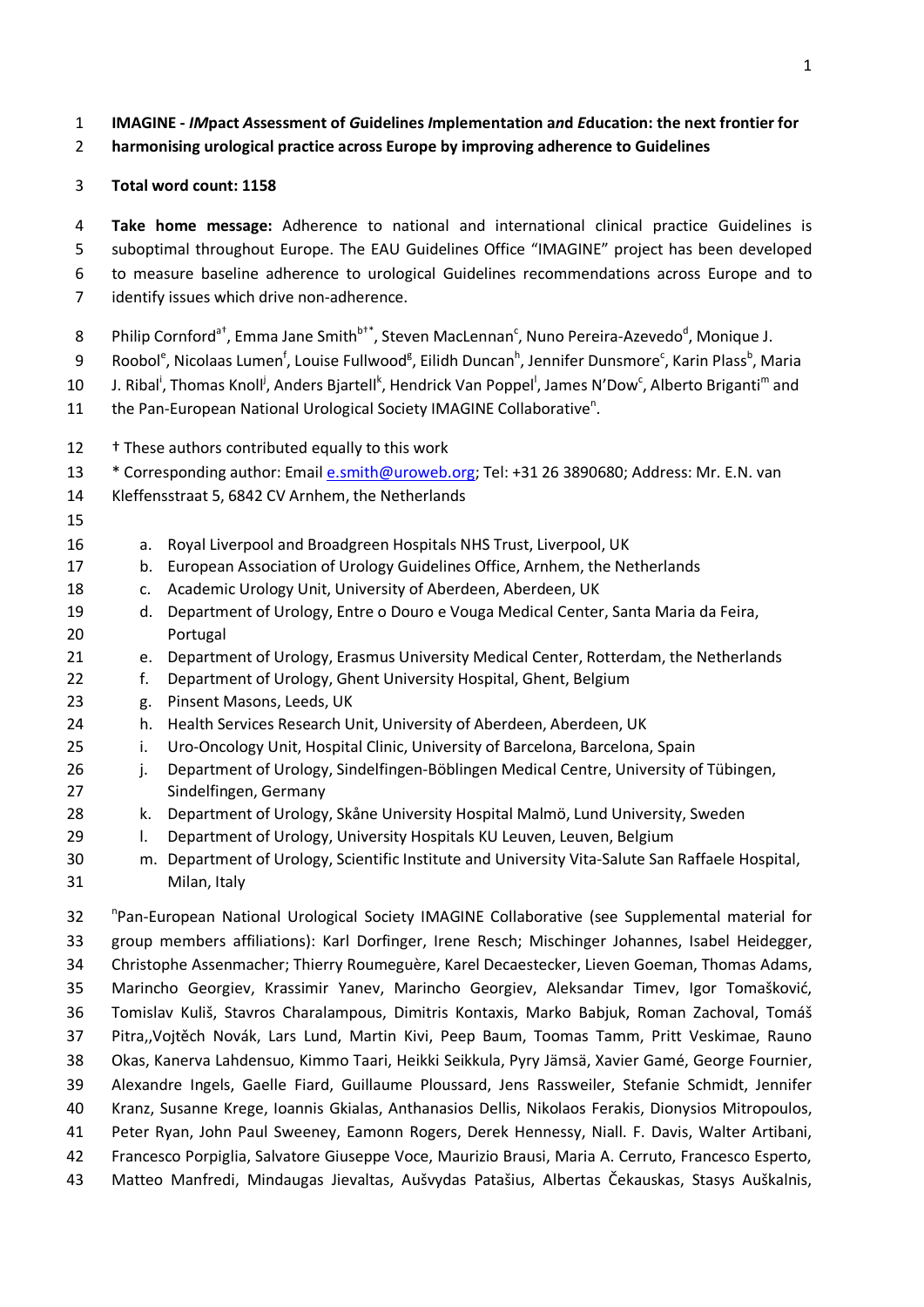Peter Mulders, Frank Martens, Kathleen W. M. D'Hauwers, Piotr Chlosta, Anna Katarzyna Czech, Katarzyna Gronostaj, Mikołaj Przydacz, Pedro Coelho Nunes, Luís Abranches-Monteiro, Ricardo Pereira e Silva, Frederica Furriel, Pedro Gomes Monteiro, Ioanel Sinescu, Cristian Surcel, Catalin Baston, Robert Ionut Stoica, Vlad Olaru, Boris Kollárik, Ivan Mincik, Ľuboš Rybár, Viktor Kováčik, Ivan Perečinský, Boris Kosuta, Marko Zupancic, Milena Taskovska, Uros Kacjan, Andraz Miklavzina, Manuel Esteban Fuertes, Mario Alvarez-Maestro, Antoni Vilaseca, Rodrigo García-Baquero, Lotta Renström Koskela, Johan Styrke, Gezim Galiqi, Bilbil Hoxha, Evisa Zhapa, Rezart Xhani, Sergey Fanarjyan, Ruben Hovhannisyan, Avoyan E. Armen, Rafael Badalyan, Mustafa Hiroš, Davor Tomić, Damir Aganović, Archil Chkhotua, David Nikoleishvili, Zara Tchanturaia, Sigurdur Gudjónsson, Eirikur Orri Gudmundsson, Rafn Hilmarsson, Emil Ceban, Vitalii Ghicavii, Adrian Tanase, Vladislav Vasiliev, Dragoljub Perovic, Marko Vukovic, Stanisavljevic Rade, Nenad Radovic, Emil Nasufovic, Yuri Alyaev, Igor Korneyev, Sergei Kotov, Vigen Malkhasyan, Dragoslav Basic, Miodrag Aćimović, Saša Vojinov, Aleksandar Vuksanovic, Uroš Bumbaširević, Bojan Čegar, Branko Stanković, Hansjörg Danuser, Tullio Sulser, Valentin Zumstein, Ates Kadioglu, Hakan Kilicarslan, Nusret Can Cilesiz, Erhan Demirelli, Bülent Önal, Aydin Mungan, Serdar Tekgül, Levent Türkeri, Adil Esen, Oleksandr Shulyak, Sergiy Vozianov, Alexandr Shulyak, Serhii Volkov, Andrii Nesterchuk

 The delivery of high-quality evidence-based healthcare strongly depends on the translation of scientific evidence into clinical practice guidelines (CPGs). Evidence based CPGs can improve practice 63 in terms of quality and outcomes of healthcare by encouraging interventions of proven benefit and 64 discouraging ineffective or harmful interventions  $2-4$ . CPGs have also been shown to improve the consistency of healthcare, promoting homogeneity in levels of care for similar clinical problems 66 independently of the healthcare professional, institutional setting or country . Adherence to national and international CPGs is suboptimal throughout Europe. Even with the availability of comprehensive urological CPGs, based on standardised and high-quality methodology, a significant 69 gap still exists in terms of CPG application in clinical practice  $6-8$ , hampering the delivery of high-70  $\alpha$  quality urological care  $9$ .

 The issues which drive non-adherence to urological CPGs are not well understood. The EAU Guidelines Office "IMAGINE" project (**IM**pact **A**ssessment of **G**uidelines **I**mplementation a**n**d **E**ducation) has been developed to identify impediments and design solutions. Implementation science is the appropriate framework to identify the barriers to knowledge transfer, or more importantly, the optimum interventions to limit or overcome such barriers to improve CPGs adherence allowing for the optimisation of healthcare resources whilst ultimately improving patient 77 outcomes  $^{10}$ . In order to design interventions to increase adherence to CPGs, we must first measure baseline adherence to CPGs across Europe. To effectively measure baseline adherence, IMAGINE has launched a European wide multi-centre retrospective observational study in collaboration with European National Urological Societies endorsing the EAU Guidelines. At present, the EAU Guidelines are endorsed by 86% of European countries, including all 27 EU Member States. Before an audit of guideline adherence is commenced, all participating National Societies are asked to complete a brief survey that assesses if they have National Guidelines covering the same recommendation as the one being audited and if so, to what extent the guidance differs.

 IMAGINE reviewed all EAU oncology guidelines for 'strong' recommendations with level 1a evidence (1a: meta-analysis of randomised controlled trials). The group then surveyed oncology panels to prioritise the identified level 1a recommendations for which there was known/suspected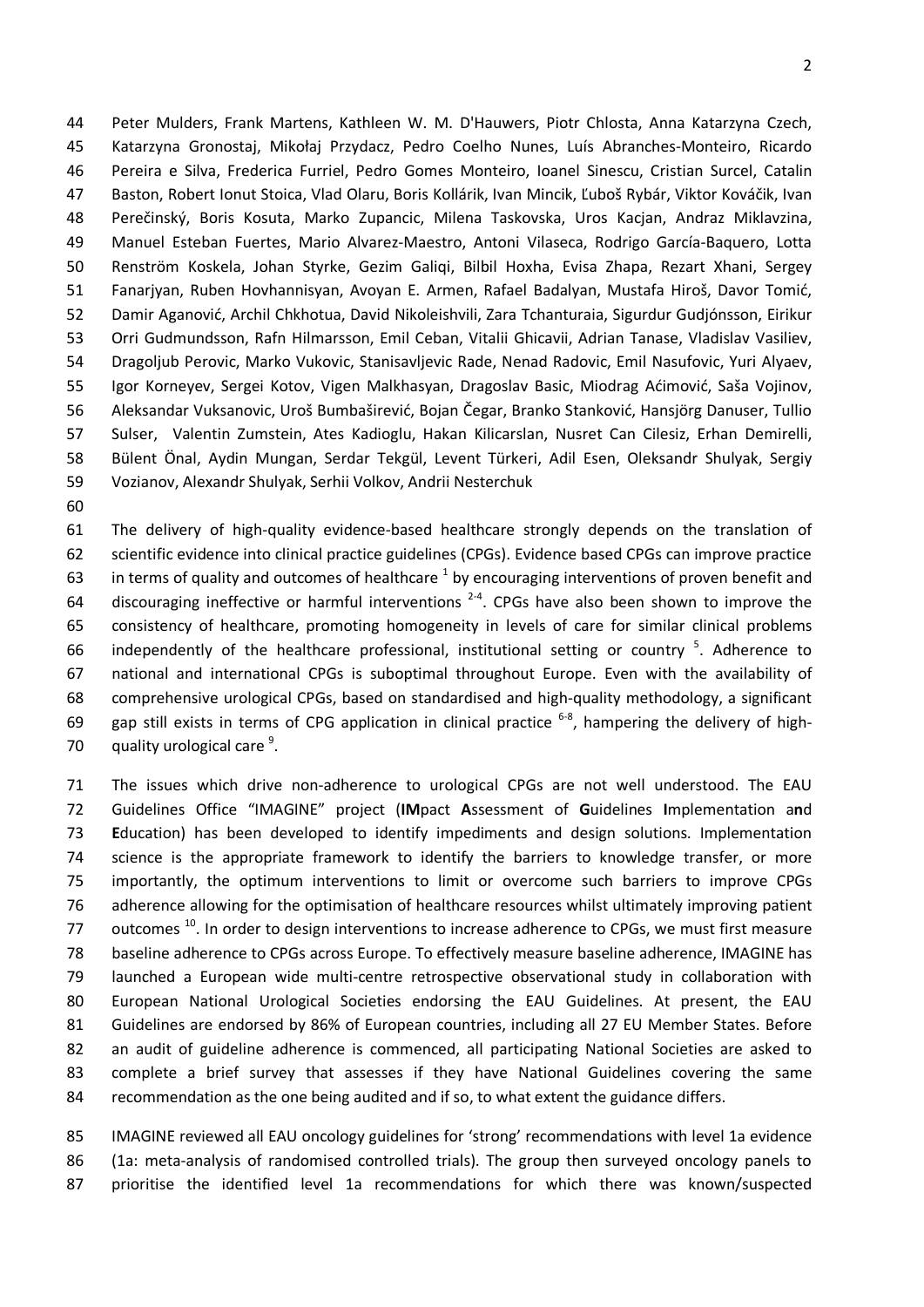heterogeneity in practice and where addressing the heterogeneity would likely have a positive impact on patient outcomes and/or economic burden. Using this method, the following recommendation was prioritised for the pilot study: Do not offer neoadjuvant androgen deprivation therapy (ADT) before surgery in men with locally advanced or high-risk prostate cancer. In this context, initial studies in Italy have estimated that a quarter of prostate cancer patients received ADT contradictory to the recommendation of the EAU Prostate Cancer Guidelines, with 94 approximately 50% receiving ADT prior to surgery . Misuse of ADT was associated with increased costs for the healthcare system and higher rates of avoidable side effects for patients. It is unclear why ADT is prescribed by some clinicians against the recommendations of the EAU Guidelines especially given the high certainty of the evidence upon which the current EAU ADT Guidelines recommendation is based. Whilst informative, the current studies do not give a high enough resolution of practice across Europe and a more methodologically robust audit is required.

 To map ADT practice patterns across Europe, IMAGINE has created a bespoke online data collection platform. In collaboration with the European National Urological Societies, IMAGINE will identify 8 or 16 sites per country (nations with populations >35 million contributing more sites), covering high and low volume centres (high volume defined as >50 prostatectomies/year), academic and community hospitals, and public and private hospitals. Each site will have a nominated site coordinator who will be responsible for retrospectively auditing 20 (low volume centre) or 40 (high volume centre) eligible patients using an inbuilt random date generator to identify cases in an unbiased way. No identifiable personal participant or patient information will be collected, the hospitals will be reviewing data on their own patients (which they will confirm that they have the right to do, as secondary medical research, subject to any variations in data privacy law implemented in their country) and no personal data will be transferred to or processed by IMAGINE, hence IMAGINE's collation and analysis of the audit results of each site will not include the processing of personal data and so the General Data Protection Regulation (GDPR) will not apply. This audit is classified as service evaluation and does not require sponsorship and ethical review.

 The audit will provide a robust map of guideline adherence to ADT recommendations in Europe as well as a validated platform to map adherence to other recommendations. The key to changing non- adherent behaviours is to understand what is initiating and maintaining undesirable behaviours, and 117 what might facilitate desirable ones <sup>11</sup>. The ADT adherence map will inform sampling for the second phase of the project: a behavioural theory informed investigation into the barriers and facilitators to adherence to the ADT recommendation. By incorporating content analysis of National and/or local guidelines, local policies and pathways and semi-structured interviews organised using the 121 theoretical domains framework (TDF)  $11,12$  in a sample of European countries, IMAGINE will elucidate how organisational, social, environmental, and personal factors may influence how healthcare professionals manage patients in a range of settings. A similar investigation of barriers to ADT de- implementation in the Unites States is underway and we look forward to learning from their results <sup>13</sup>. Ultimately, the contextual information gathered in the qualitative studies will inform the development of targeted interventions tailored to local contexts aiming to improve adherence, this is 127 critically important as interventions are more effective when designed to address local barriers  $^{14}$ . 128 Finally IMAGINE will map the findings to the Behaviour Change Taxonomy<sup>15</sup> to enable us to identify potential behaviour change interventions, which we will aim to test using randomised or controlled before and after designs.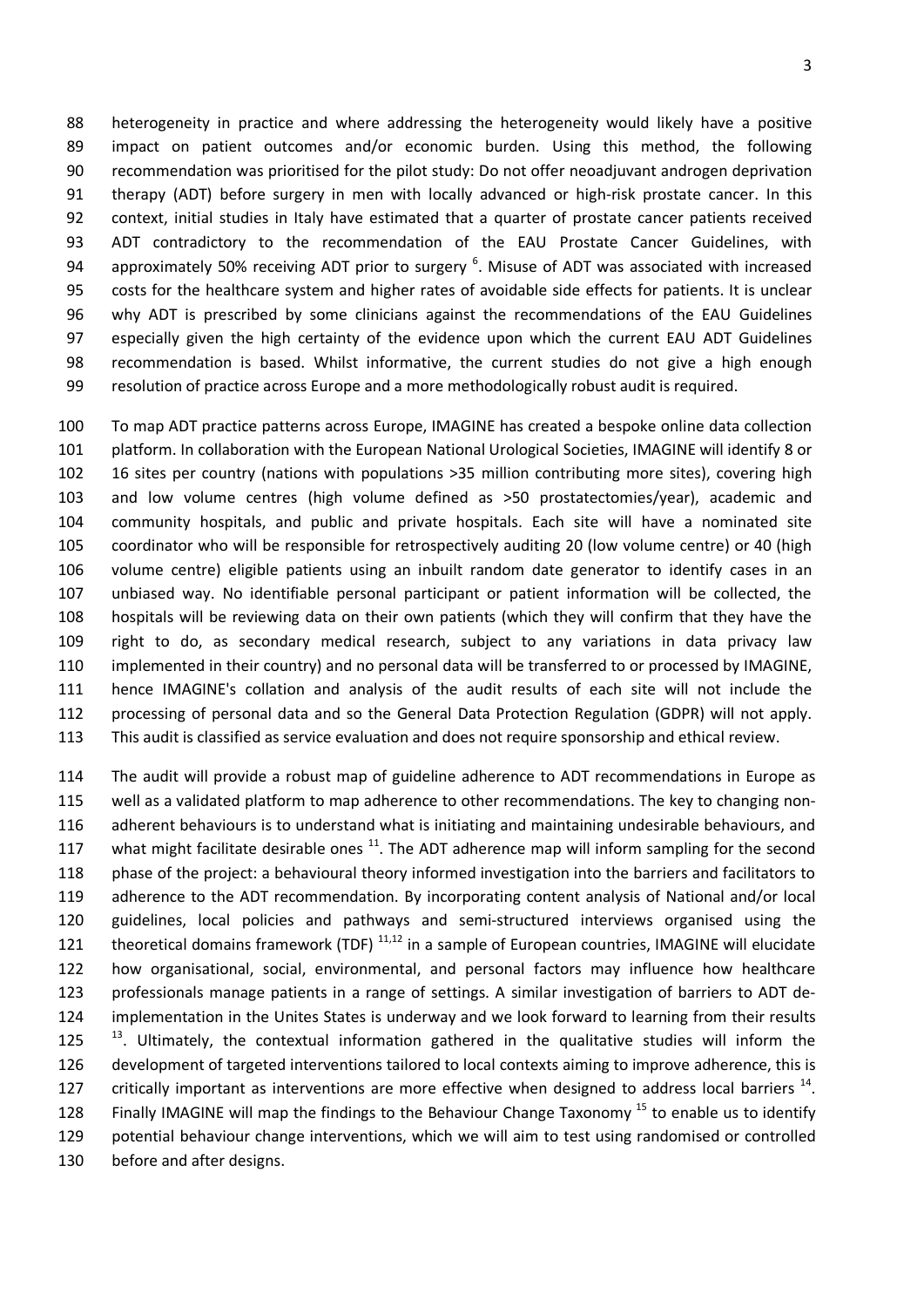- Figure 1: IMAGINE framework outlining the movement of recommendations from CPGs to clinical
- 132 practice based on the knowledge-to-action framework .



 **Funding statement:** The IMAGINE ADT audit is supported by a seeding grant from the EAU Research Foundation.

 **Financial disclosures:** Philip Cornford certifies that all conflicts of interest, including specific financial interests and relationships and affiliations relevant to the subject matter or materials discussed in the manuscript are the following: Alberto Briganti is a company consultant for Astellas, Janssen, Opko Health, MDx Health, and Bayer; received company speaker honorarium from Astellas and Ferring; and received research support from Sandoz. Philip Cornford is a company consultant for Astellas, IPSEN, and Ferring; received company speaker honoraria from Astellas, Janssen, IPSEN, and Pfizer; participated in trials run by Ferring; and received fellowships and travel grants from Astellas and Janssen. Thomas Knoll is a company consultant for Storz Medical, Dornier, Olympus, and Boston Scientific; received company speaker honorarium from Boston scientific; received fellowship/travel grants from Cook and research support from Dornier. Nicolaas Lumen received company speaker honorarium from Bayer and Janssen; participated in trials run by Janssen, Roche, Pfizer Belgium and AstraZeneca N.V.; and received grant/research support from Bayer and Janssen. Maria J. Ribal received company speaker honorarium from IPSEN, Janssen, and Astellas; and holds a patent for 'Method for non-invasive diagnosis of bladder cancer', European Patent Office (Grant number: 13382030.8-1403. Entity holder: Fina Biotech, S.L.U. June 2007). Anders Bjartell is a company consultant for Astellas, Janssen and Bayer; received speaker honorarium from Astellas, Janssen, IPSEN, Bayer, and Ferring; participated in trials run by Astellas, Janssen, Pfizer, Ferring, and Myovant; received travel grants from Astellas, Bayer, Ferring, IPSEN, and Janssen; received research support from Astellas, Ferring, and Bayer; and holds stock in LIDDS Pharma AB, Glactone Pharma AB, and WntResearch AB. Thierry Roumeguere is a company consultant for MSD, Pfizer, Janssen and Bayer;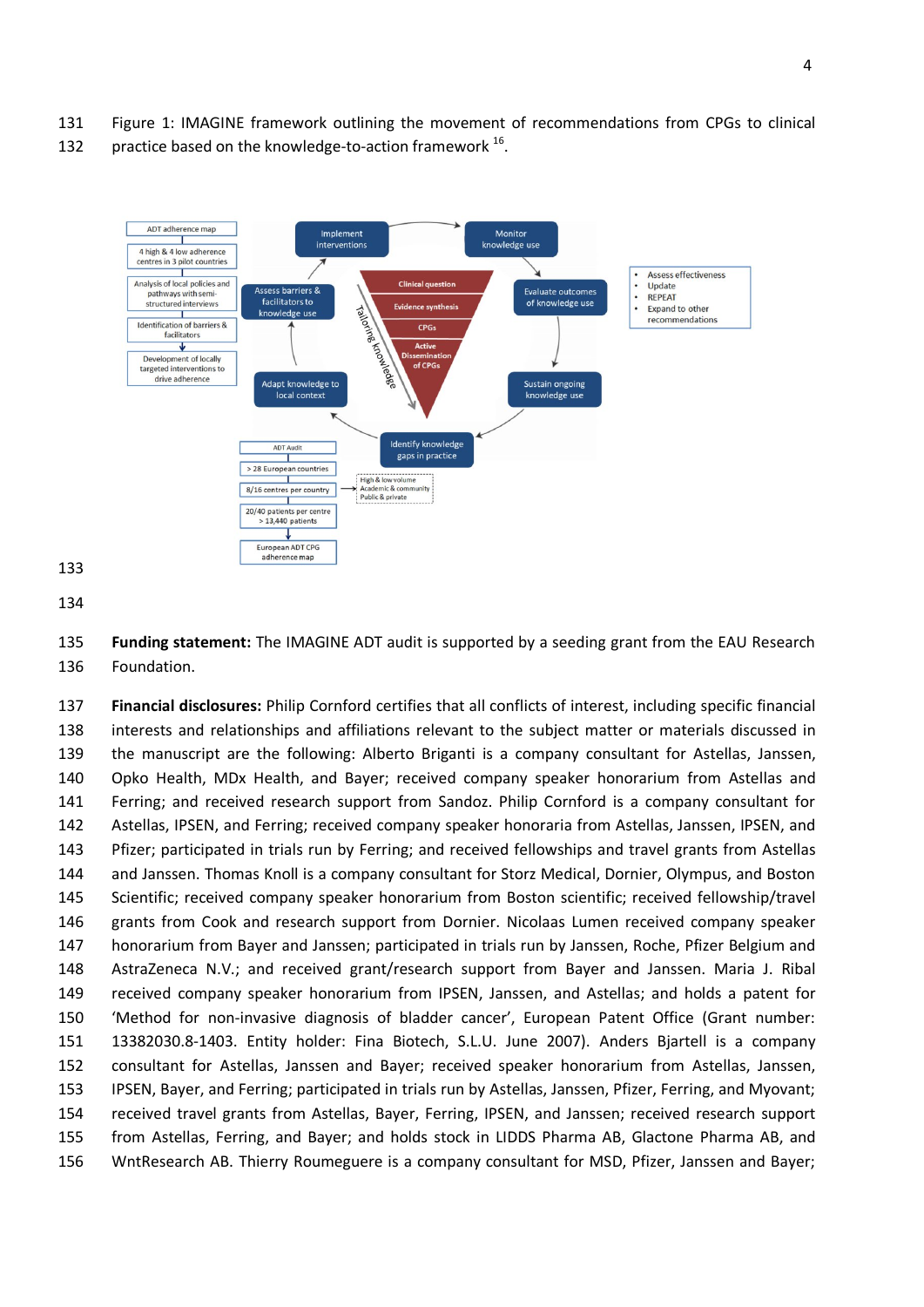received speaker honorarium from Astellas, Janssen, Pfizer, Ipsen, Bayer, and Ferring; participated in trials run by Astellas, Janssen, Pfizer, Ferring; received travel grants from Astellas, Ferring, and Janssen; received research support from Astellas and Bayer. Igor Tomašković received company speaker honoraria from Astellas, Janssen, Pliva, Roche and Glaxo Smith Kline. Tomislav Kuliš received company speaker honorarium from Janssen and Astellas. Marko Babjuk received company speaker honorarium from Ipsen and Astellas. Roman Zachoval is an advisory member for Astellas, Coloplast and B Braun. Martin Kivi received company speaker honorarium from Janssen; and is a company consultant for Storz Medical. Kimmo Taari received research funding from Medivation, Astellas, Pfizer, Orion and Myovant. Guillaume Ploussard is a company consultant for received company speaker honorarium from Astellas, Janssen, Takeda, Sanofi, IPSEN, Astra-Zeneca and Ferring. Francesco Porpiglia received a travel grant from Ipsen. Matteo Manfredi received travel grants from Ipsen, Konpharma, Multimed and Tecnogamma. Avoyan Armen is a lecturer for Astellas and Recordati and received travel grants from Astellas, Recordati, Menarini-Berlin Chemie and Storz Medical. Aleksander Vksanovic received company speaker honorarium from Astellas and Janssen. Emma Jane Smith, Karin Plass, Steven MacLennan, Louise Fullwood, Eilidh Duncan, Jennifer Dunsmore, Monique J. Roobol, Nuno Pereira-Azevedo, James N'Dow, Hendrik van Poppel and all members of the Pan-European National Urological Society IMAGINE Collaborative not named above have nothing to declare.

- **References**
- 1. Grimshaw JM, Russell IT. Effect of clinical guidelines on medical practice: a systematic review of rigorous evaluations. *Lancet.* 1993;342(8883):1317-1322.

 2. Smith TJ, Hillner BE. Ensuring quality cancer care by the use of clinical practice guidelines and critical pathways. *J Clin Oncol.* 2001;19(11):2886-2897.

- 3. Morgan TM, Hawken SR, Ghani KR, et al. Variation in the use of postoperative radiotherapy among high-risk patients following radical prostatectomy. *Prostate Cancer Prostatic Dis.*  2016;19(2):216-221.
- 4. Womble PR, Linsell SM, Gao Y, et al. A Statewide Intervention to Reduce Hospitalizations after Prostate Biopsy. *J Urol.* 2015;194(2):403-409.
- 5. Davis DA, Taylor-Vaisey A. Translating guidelines into practice. A systematic review of theoretic concepts, practical experience and research evidence in the adoption of clinical practice guidelines. *CMAJ.* 1997;157(4):408-416.
- 6. Morgia G, Russo GI, Tubaro A, et al. Patterns of prescription and adherence to European Association of Urology guidelines on androgen deprivation therapy in prostate cancer: an Italian multicentre cross-sectional analysis from the Choosing Treatment for Prostate Cancer (CHOICE) study. *BJU international.* 2016;117(6):867-873.
- 7. Witjes JA, Palou J, Soloway M, et al. Current clinical practice gaps in the treatment of intermediate- and high-risk non-muscle-invasive bladder cancer (NMIBC) with emphasis on the use of bacillus Calmette-Guerin (BCG): results of an international individual patient data survey (IPDS). *BJU international.* 2013;112(6):742-750.
- 8. Cai T, Verze P, Brugnolli A, et al. Adherence to European Association of Urology Guidelines on Prophylactic Antibiotics: An Important Step in Antimicrobial Stewardship. *European urology.* 2015.
- 9. Grol R, Grimshaw J. From best evidence to best practice: effective implementation of change in patients' care. *Lancet.* 2003;362(9391):1225-1230.
- 201 10. Grimshaw JM, Eccles MP, Lavis JN, Hill SJ, Squires JE. Knowledge translation of research findings. *Implementation science : IS.* 2012;7(1):50-50.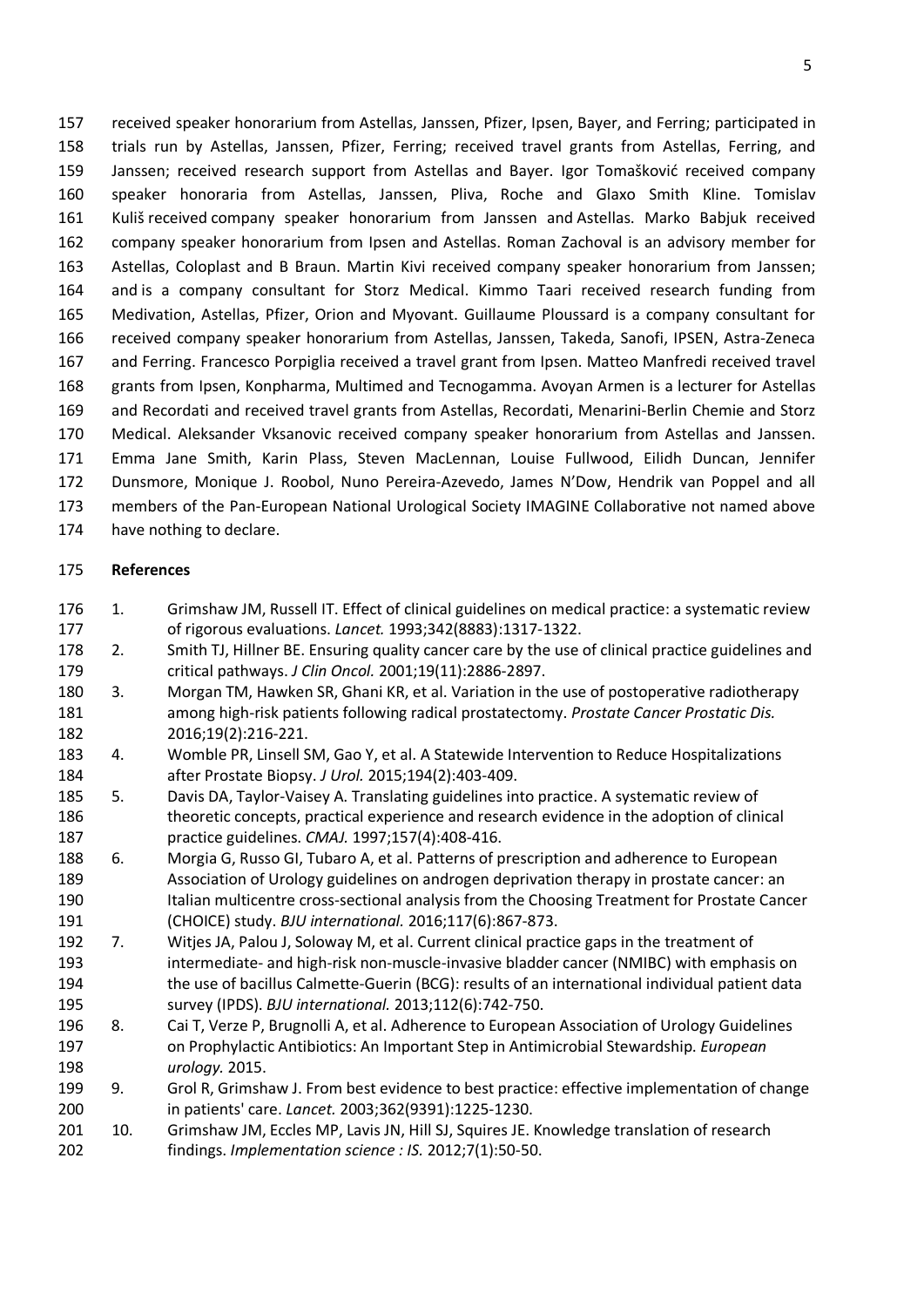| 203 | 11. | Atkins L, Francis J, Islam R, et al. A guide to using the Theoretical Domains Framework of      |
|-----|-----|-------------------------------------------------------------------------------------------------|
| 204 |     | behaviour change to investigate implementation problems. Implement Sci. 2017;12(1):77.          |
| 205 | 12. | Michie S, Atkins L, West R. The Behaviour Change Wheel: A Guide to Designing Interventions.     |
| 206 |     | (1st ed.). . London: Silverback Publishing; 2014.                                               |
| 207 | 13. | Skolarus TA, Hawley ST, Wittmann DA. De-implementation of low value castration for men          |
| 208 |     | with prostate cancer: protocol for a theory-based, mixed methods approach to minimizing         |
| 209 |     | low value androgen deprivation therapy (DeADT). Implementation Sci. 2018;13:144.                |
| 210 | 14. | Baker R, Camosso-Stefinovic J, Gillies C, et al. Tailored interventions to address determinants |
| 211 |     | of practice. The Cochrane database of systematic reviews. 2015;4:CD005470-CD005470.             |
| 212 | 15. | Behavior Change Taxonomy website. http://www.bct-taxonomy.com/about. Published                  |
| 213 |     | 2017. Accessed.                                                                                 |
| 214 | 16. | Graham ID, Logan J, Harrison MB, et al. Lost in knowledge translation: time for a map? J        |
| 215 |     | Contin Educ Health Prof. 2006;26(1):13-24.                                                      |
| 216 |     |                                                                                                 |
| 217 |     |                                                                                                 |
|     |     |                                                                                                 |
| 218 |     |                                                                                                 |
| 219 |     |                                                                                                 |
|     |     |                                                                                                 |
| 220 |     |                                                                                                 |
| 221 |     |                                                                                                 |

222

223 Supplemental Material: Pan-European National Urological Society IMAGINE Collaborative group

224 members and their affiliations

| Pan-European National Urological Society IMAGINE Collaborative |                                                                                                                                                                      |  |  |
|----------------------------------------------------------------|----------------------------------------------------------------------------------------------------------------------------------------------------------------------|--|--|
| <b>Group members</b>                                           | <b>Affiliations</b>                                                                                                                                                  |  |  |
| Karl Dorfinger                                                 | President Association of Austrian Urologists; Urologie, Andrologie und Labor unter<br>einem Dach, 1230 Wien, Perfektastraße 28/1                                     |  |  |
| Irene Resch                                                    | <b>IMAGINE</b> representative Austrian Society of urology and Andrology; Medical<br>University of Vienna, Department of Urology                                      |  |  |
| Mischinger Johannes                                            | IMAGINE representative Austrian Society of urology and Andrology; Department of<br>Urology, Medical University of Graz, Austria                                      |  |  |
| Isabel Heidegger                                               | <b>IMAGINE</b> representative Austrian Society of urology and Andrology; Medical<br>University Innsbruck, Department of Urology                                      |  |  |
| Christophe<br>Assenmacher                                      | President Societe Belge d'Urologie; Department Urology, Europe Hospitals, 1180<br>Brussel, Belgium                                                                   |  |  |
| Thierry Roumeguère                                             | IAMGINE representative Societe Belge d'Urologie; Department of Urology,<br>University Clinics of Brussels, Hôpital Erasme, Université Libre de Bruxelles,<br>Belgium |  |  |
| Karel Decaestecker                                             | Vice-President Belgische Vereniging voor Urologie                                                                                                                    |  |  |
| Lieven Goeman                                                  | President Belgische Vereniging voor Urologie                                                                                                                         |  |  |
| Thomas Adams                                                   | IMAGINE representative Belgische Vereniging voor Urologie                                                                                                            |  |  |
| Marincho Georgiev                                              | Chairman and EAU Liaison Bulgarian Association of Urology                                                                                                            |  |  |
| Krassimir Yanev                                                | <b>IMAGINE representative Bulgarian Association of Urology</b>                                                                                                       |  |  |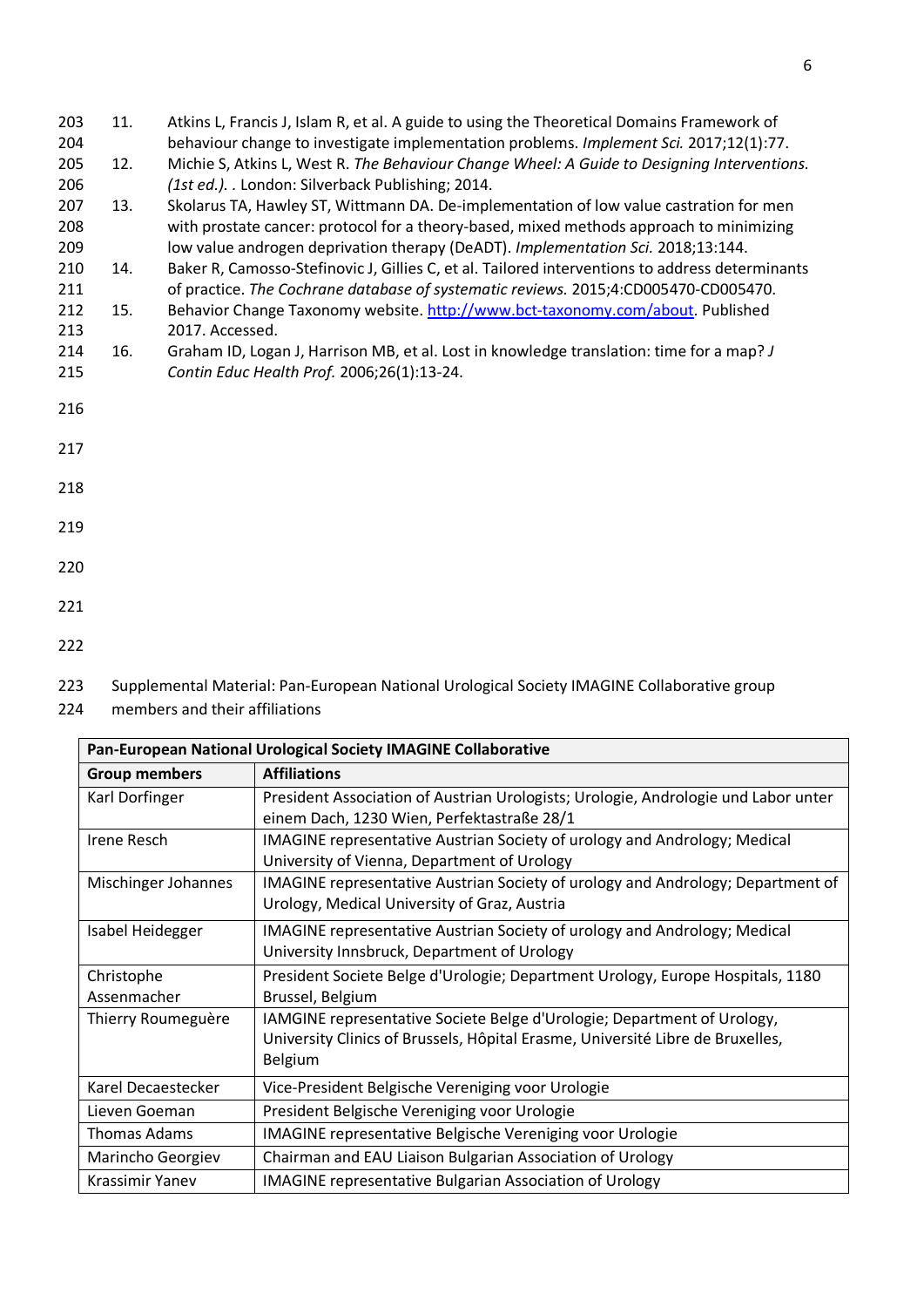| Marincho Georgiev           | <b>IMAGINE representative Bulgarian Association of Urology</b>                      |
|-----------------------------|-------------------------------------------------------------------------------------|
| Aleksandar Timev            | <b>IMAGINE representative Bulgarian Association of Urology</b>                      |
| Igor Tomašković             | EAU Liaison and IMAGINE representative Croatian Society of Urology; Sestre          |
|                             | milosrdnice University Hospital Center, Department of Urology, Zagreb, Croatia; 2.  |
|                             | J. J. Strossmayer University of Osijek, Faculty of Medicine, Croatia                |
| Tomislav Kuliš              | IMAGINE representative Croatian Society of Urology; Department of Urology,          |
|                             | University Hospital Centre Zagreb, University of Zagreb School of Medicine, Zagreb, |
|                             | Croatia                                                                             |
| <b>Stavros Charalampous</b> | President and IMAGINE representative Cyprus Association of Urology                  |
| Dimitris Kontaxis           | <b>IMAGINE representative Cyprus Association of Urology</b>                         |
| Marko Babjuk                | President and EAU Liaison Czech Urological Society; Department of Urology of the    |
|                             | Motol University Hospital and the 2nd Faculty of Medicine of Charles University     |
| Roman Zachoval              | Secretary General Czech Urological Society; Department of Urology of the 3rd        |
|                             | Faculty of Medicine of Charles University and Thomayer Hospital                     |
| Tomáš Pitra                 | IMAGINE representative Czech Urological Society; Department of Urology of the       |
|                             | University Hospital in Pilsen and Faculty of Medicine in Pilsen, Charles University |
| Vojtěch Novák               | IMAGINE representative Czech Urological Society; Department of Urology of the       |
|                             | Motol University Hospital and the 2nd Faculty of Medicine of Charles University     |
| Lars Lund                   | President and EAU Liaison Danish Urological Association; Department of Urology L,   |
|                             | Odense University Hospital, Sdr. Boulevard 29, DK-5000 Odense                       |
| Martin Kivi                 | President Estonian Society of Urology; East Tallinn Central Hospital, Urology       |
|                             | Centre, Surgery Clinic, Ravi str. 18, Tallinn 10138, Estonia                        |
| Peep Baum                   | Secretary General and IMAGINE representative Estonian Society of Urology; The       |
|                             | North Estonia Medical Centre                                                        |
| <b>Toomas Tamm</b>          | IMAGINE representative Estonian Society of Urology; East Tallinn Central Hospital   |
| Pritt Veskimae              | IMAGINE representative Estonian Society of Urology; Tartu University Hospital       |
| Rauno Okas                  | IMAGINE representative Estonian Society of Urology; West Tallinn Central Hospital   |
| Kanerva Lahdensuo           | Secretary Finnish Urological Association; Helsinki University Hospital. Helsinki,   |
|                             | Finland                                                                             |
| Kimmo Taari                 | President and Director International Relations Finnish Urological Association;      |
|                             | Helsinki University Hospital, Dept of Urology, Meilahti and Peijas Hospitals, BOX   |
|                             | 900, FI-00029 HUS M0035, Finland                                                    |
| Heikki Seikkula             | IMAGINE representative Finnish Urological Association; Department of Surgery,       |
|                             | Central Finland Healthcare District, Jyväskylä, Finland                             |
| Pyry Jämsä                  | Tampere university Hospital, Dept of Urology, Tampere, Finland.                     |
| Xavier Gamé                 | Secretary General French Association of Urology                                     |
| George Fournier             | President French Association of Urology                                             |
| Alexandre Ingels            | IMAGINE representative French Association of Urology; Department of Urology,        |
|                             | Henri Mondor Hospital, UPEC, Créteil, France                                        |
| Gaelle Fiard                | IMAGINE representative French Association of Urology; Department of Urology,        |
|                             | Grenoble Alpes University Hospital, Univ. Grenoble Alpes, CNRS, Grenoble INP,       |
|                             | TIMC-IMAG, 38000 Grenoble, France                                                   |
| <b>Guillaume Ploussard</b>  | IMAGINE representative French Association of Urology; Department of Urology, La     |
|                             | Croix du Sud Hospital, Quint-Fonsegrives, FR                                        |
| Jens Rassweiler             | President German Society of Urology; SLK-Kliniken Heilbronn GmbH Am                 |
|                             | Gesundbrunnen 20-26 74078 Heilbronn                                                 |
| Stefanie Schmidt            | IMAGINE representative German Society of Urology; UroEvidence@Deutsche              |
|                             | Gesellschaft für Urologie, Berlin                                                   |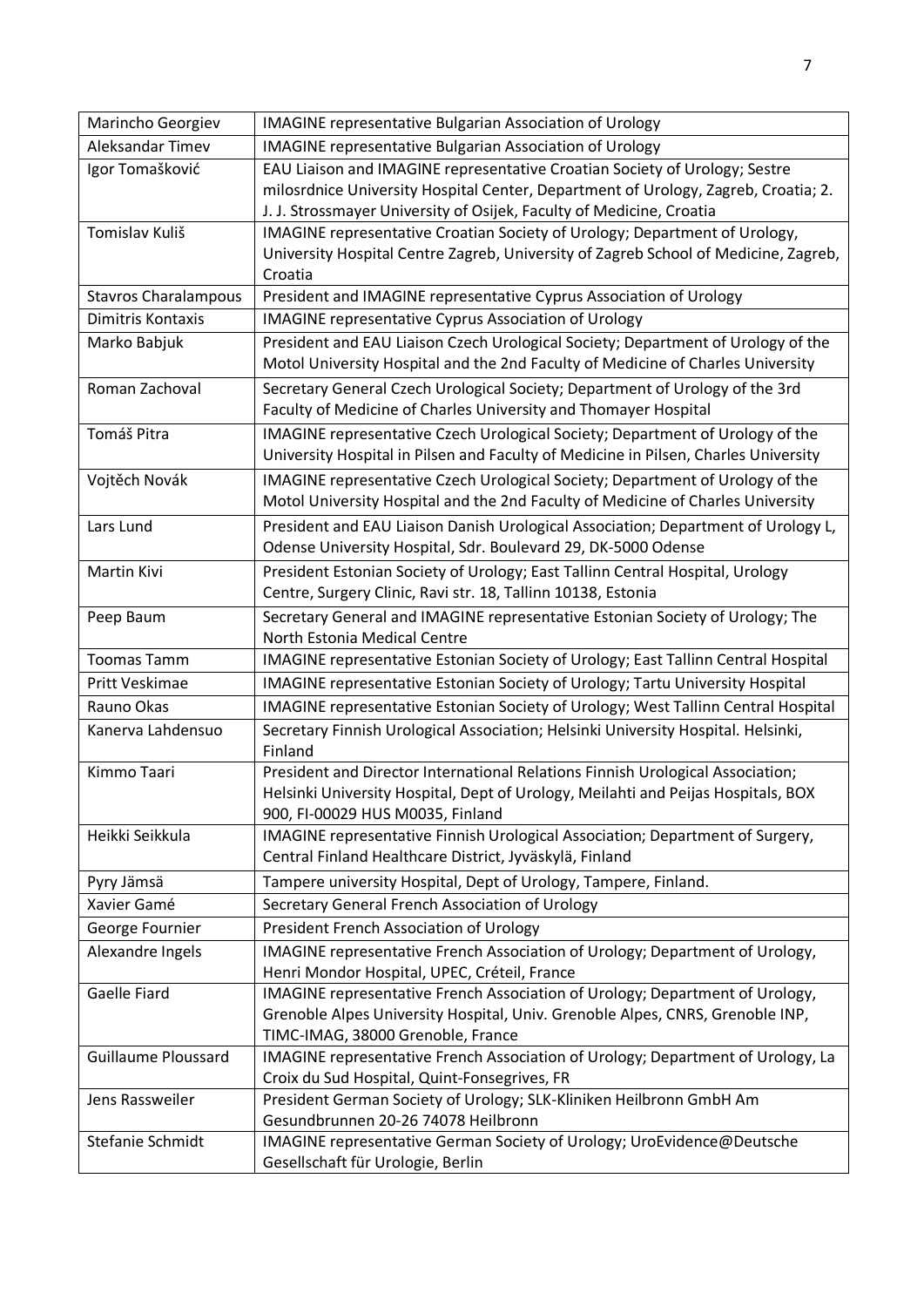| Jennifer Kranz            | IMAGINE representative German Society of Urology; St. Antonius Hospital                           |
|---------------------------|---------------------------------------------------------------------------------------------------|
|                           | Eschweiler, Department of Urology, Eschweiler, Germany; Department of Urology                     |
|                           | and Kidney Transplantation, Martin-Luther-University, Halle (Saale), Germany;                     |
|                           | UroEvidence@Deutsche Gesellschaft für Urologie, Berlin                                            |
| Susanne Krege             | IMAGINE representative German Society of Urology; Department of Urology,                          |
|                           | Pediatric Urologyand Uro-oncology, Ev. Kliniken Essen Mitte, Henricistr. 92, 45136                |
|                           | Essen                                                                                             |
| Ioannis Gkialas           | President Hellenic Urological Association                                                         |
| <b>Anthanasios Dellis</b> | EAU Liaison and IMAGINE representative Hellenic Urological Association; 2nd                       |
|                           | Department of Surgery, Aretaieion Academic Hospital, National and Kapodistrian                    |
|                           | <b>University of Athens</b>                                                                       |
| Nikolaos Ferakis          | IMAGINE representative Hellenic Urological Association                                            |
| Dionysios Mitropoulos     | <b>IMAGINE representative Hellenic Urological Association</b>                                     |
| Peter Ryan                | EAU Liaison Irish Society of Urology                                                              |
| John Paul Sweeney         | President Irish Society of Urology                                                                |
| Eamonn Rogers             | <b>IMAGINE representative Irish Society of Urology</b>                                            |
| Derek Hennessy            | IMAGINE representative Irish Society of Urology                                                   |
| Niall. F. Davis           | IMAGINE representative Irish Society of Urology; Department of Urology,                           |
|                           | Beaumont Hospital and Royal College of Surgeons in Ireland (RCSI), Dublin, Ireland                |
| Walter Artibani           | Secretary General Italian Society of Urology                                                      |
| Francesco Porpiglia       | EAU Liaison Italian Society of Urology; Division of Urology, Department of                        |
|                           | Oncology - University of Turin, San Luigi Gonzaga Hospital, Turin, Italy                          |
| Salvatore Giuseppe        | President Italian Society of Urology                                                              |
| Voce                      |                                                                                                   |
| Maurizio Brausi           | IMAGINE Italian Society of Urology; Dept of Urology Hesperia Hospital, Modena,                    |
|                           | Italy                                                                                             |
| Maria A. Cerruto          | IMAGINE Italian Society of Urology; Department of Surgery, Dentistry, Paediatrics                 |
|                           | and Gynaecology, University of Verona                                                             |
| Francesco Esperto         | IMAGINE Italian Society of Urology; Department of Urology, Campus Biomedico<br>university of Rome |
| Matteo Manfredi           | IMAGINE Italian Society of Urology; Division of Urology, Department of Oncology -                 |
|                           | University of Turin, San Luigi Gonzaga Hospital, Turin - Italy                                    |
| Mindaugas Jievaltas       | President Lithuanian Urological Society                                                           |
| Aušvydas Patašius         | IMAGINE representative Lithuanian Urological Society; Laboratory of Cancer                        |
|                           | Epidemiology, National Cancer Institute, Vilnius, Lithuania                                       |
| Albertas Čekauskas        | IMAGINE representative Lithuanian Urological Society; Institute of Clinical                       |
|                           | Medicine, Faculty of Medicine, Vilnius University, Vilnius, Lithuania; Vilnius                    |
|                           | University Hospital Santaros Klinikos, Vilnius, Lithuania                                         |
| Stasys Auškalnis          | IMAGINE representative Lithuanian Urological Society                                              |
| <b>Peter Mulders</b>      | President and IMAGINE representative Dutch Association of Urology; Radboud                        |
|                           | university medical center, PO Box 9101, 6500 HB Nijmegen, Geert Grooteplein 10                    |
| <b>Frank Martens</b>      | <b>IMAGINE representative Dutch Association of Urology</b>                                        |
| Kathleen W. M.            | IMAGINE representative Dutch Association of Urology; Department of Urology,                       |
| D'Hauwers                 | Section Andrology and Functional Urology, Radboudumc, Nijmegen, the                               |
|                           | Netherlands.                                                                                      |
| Piotr Chlosta             | President and EAU Liaison Polish Urological Association; Department of Urology                    |
|                           | Jagiellonian University Medical College, Krakow, Poland                                           |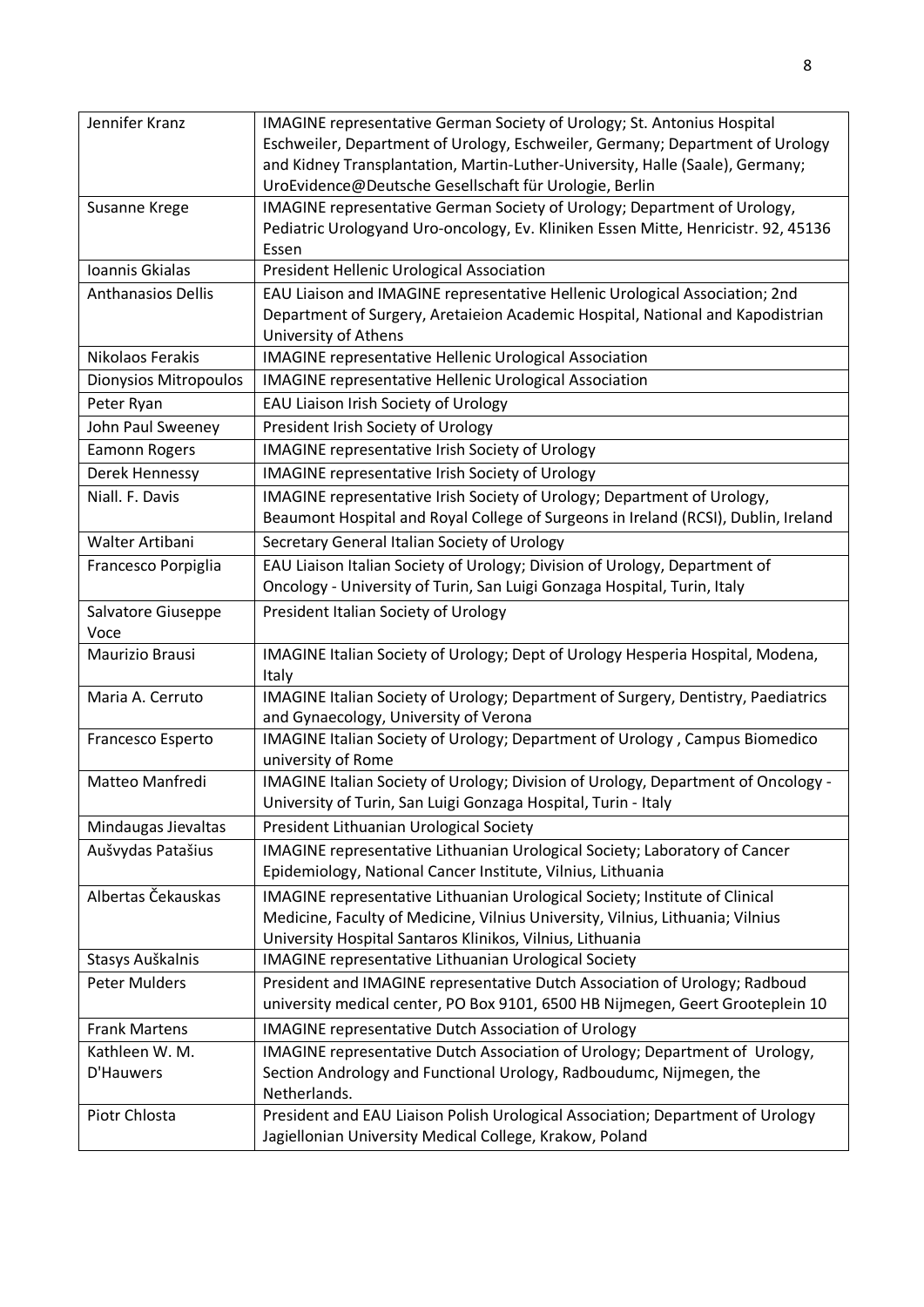| Anna Katarzyna Czech     | IMAGINE representative Polish Urological Association; Department of Urology          |
|--------------------------|--------------------------------------------------------------------------------------|
|                          | Jagiellonian University Medical College, Krakow, Poland                              |
| Katarzyna Gronostaj      | IMAGINE representative Polish Urological Association; Department of Urology          |
|                          | Jagiellonian University Medical College, Krakow, Poland                              |
| Mikołaj Przydacz         | IMAGINE representative Polish Urological Association; Department of Urology          |
|                          | Jagiellonian University Medical College, Krakow, Poland                              |
| Pedro Coelho Nunes       | EAU Liaison Portuguese Association of Urology                                        |
| Luís Abranches-          | President Portuguese Association of Urology; Department of Urology, Western          |
| Monteiro                 | Lisbon Hospital Center, Lisbon, Portugal                                             |
| Ricardo Pereira e Silva  | IMAGINE representative Portuguese Assoication of Urology; Department of              |
|                          | Urology, Centro Hospitalar Universitário Lisboa Norte, Lisbon, Portugal; Faculdade   |
|                          | de Medicina da Universidade de Lisboa                                                |
| <b>Frederica Furriel</b> | IMAGINE representative Portuguese Assoication of Urology; Department of              |
|                          | Urology, Leiria Hospital Center, Leiria, Portugal                                    |
| Pedro Gomes              | IMAGINE representative Portuguese Assoication of Urology;                            |
| Monteiro                 |                                                                                      |
| Ioanel Sinescu           | President Romanian Association of Urology                                            |
| <b>Cristian Surcel</b>   | EAU Liaison Romanian Association of urology                                          |
| Catalin Baston           | <b>IMAGINE representative Romanian Association of Urology</b>                        |
| Robert Ionut Stoica      | IMAGINE representative Romanian Association of Urology; Urology Consultant,          |
|                          | Assistant Professor, Institute of Uro-Nephrology and Renal Transplantation, Sos.     |
|                          | Fundeni, no. 258, 022328, Bucharest, Romania                                         |
| Vlad Olaru               | <b>IMAGINE representative Romanian Association of Urology</b>                        |
| Boris Kollárik           | Secretary General and Director of International Relations Slovak Urological Society; |
|                          | Dept of Urology, University Hospital Bratislava, Slovakia                            |
| Ivan Mincik              | President and EAU Liasion Slovak Urological Society                                  |
| Ľuboš Rybár              | IMAGINE representative Slovak Urological Society; Department of Urology, St. Cyril   |
|                          | and Methodius Hospital, University Hospital in Bratislava, Slovakia                  |
| Viktor Kováčik           | IMAGINE representative Slovak Urological Society; 2nd Urology department of          |
|                          | Slovak Medical University, F.D. Roosevelt hospital, Banská Bystrica, Slovakia        |
| Ivan Perečinský          | IMAGINE representative Slovak Urological Society; Department of Urology, Faculty     |
|                          | Hospital Prešov, Slovakia                                                            |
| <b>Boris</b>             | Secretary General, EAU Liaison and Director of International Affairs Slovenian       |
|                          | <b>Urological Association</b>                                                        |
| Marko                    | President Slovenian Urological Association                                           |
| Milena                   | <b>IMAGINE representative Slovenian Urological Association</b>                       |
| Uros                     | <b>IMAGINE representative Slovenian Urological Association</b>                       |
| Andraz                   | <b>IMAGINE representative Slovenian Urological Association</b>                       |
| Manuel Esteban           | President Spanish Association of Urology                                             |
| Fuertes                  |                                                                                      |
| Mario Alvarez-           | Director International Relations and IMAGINE representative Spanish Association      |
| Maestro                  | of Urology; Department of Urology, Hospital Universitario La Paz, Madrid, Spain      |
| Antoni Vilaseca          | IMAGINE representative Spanish Association of Urology                                |
| Rodrigo García-          | IMAGINE representative Spanish Association of Urology; Urology Department,           |
| Baquero                  | Hospital Universitario Puerta del Mar, Avenida Ana de Viya 21, CP 11009, Cádiz,      |
|                          | Spain                                                                                |
| Lotta Renström           | President and IMAGINE representative Swedish Urological Association;                 |
| Koskela                  | Department of Molecular Medicine and Surgery, Karolinska Institutet, and             |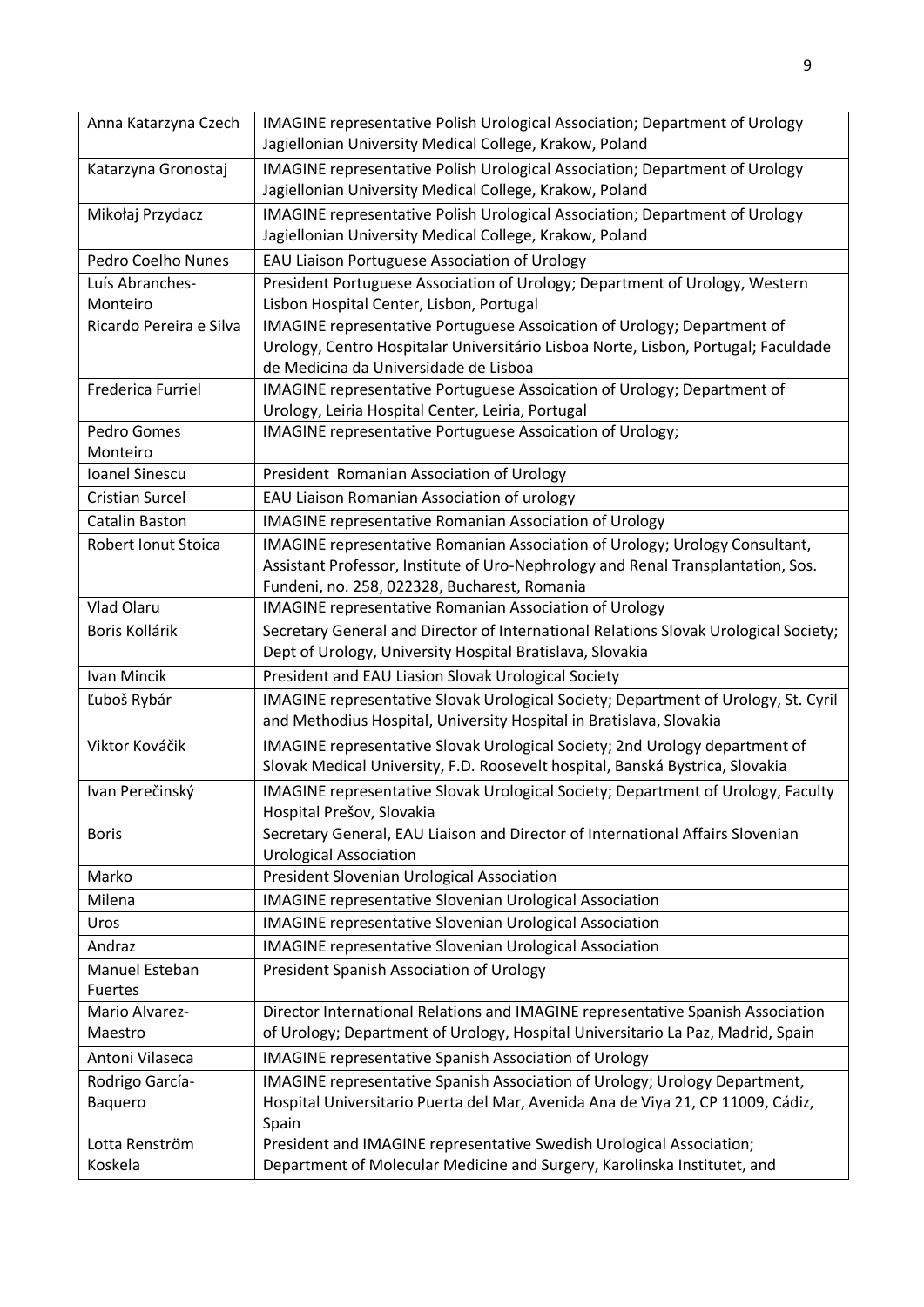|                             | Department of Pelvic cancer, Karolinska University Hospital, Stockholm, Sweden                                             |
|-----------------------------|----------------------------------------------------------------------------------------------------------------------------|
| Johan Styrke                | IMAGINE representative Swedish Urological Association; Kirurgiskt centrum /<br>Urologi, Sundvalls sjukhus, 51 86 Sundsvall |
| Gezim Galiqi                | President Albanian Society of Urology                                                                                      |
| <b>Bilbil Hoxha</b>         | <b>IMAGINE representative Albanian Society of Urology</b>                                                                  |
| Evisa Zhapa                 | <b>IMAGINE representative Albanian Society of Urology</b>                                                                  |
| <b>Rezart Xhani</b>         | IMAGINE representative Albanian Society of Urology; Department of Urology,                                                 |
|                             | University Hospital Centre "Mother Teresa", Tirana 1000, Albania.                                                          |
| Sergey Fanarjyan            | President Armenian Association of Urology                                                                                  |
| Ruben Hovhannisyan          | Vice-President and IMAGINE representative Armenian Association of Urology;                                                 |
|                             | Department of Laparoscopic, Oncological and Female Urology and the Centre for                                              |
|                             | the Prevention and Treatment of Prostate Cancer "SLAVMED" Medical Centre,                                                  |
|                             | Armenia                                                                                                                    |
| Avoyan E. Armen             | IMAGINE representative Armenian Association of Urology; Urology Department<br>Medical Centre Astghik, Armenia              |
| Rafael Badalyan             | IMAGINE representative Armenian Association of Urology; Urology and Men's                                                  |
|                             | Health Service, YSMU, 13, Moskovyan str., 0001 Yerevan, Armenia                                                            |
| Mustafa Hiroš               | President and IMAGINE representative Urological Association of Bosnia &                                                    |
|                             | Herzegovina                                                                                                                |
| Davor Tomić                 | IMAGINE representative Urological Association of Bosnia & Herzegovina                                                      |
| Damir Aganović              | IMAGINE representative Urological Association of Bosnia & Herzegovina                                                      |
| Archil Chkhotua             | Secretary General and IMAGINE representative Georgian Urological Association;                                              |
|                             | National Center of Urology, Scientific Director, 27 Tsinandali str., 0144 Tbilisi,                                         |
|                             | Georgia                                                                                                                    |
| David Nikoleishvili         | <b>IMAGINE representative Georgian Urological Association</b>                                                              |
| Zara Tchanturaia            | <b>IMAGINE representative Georgian Urological Association</b>                                                              |
| Sigurdur Gudjónsson         | Secretary General and IMAGIEN representative Icelandic Urological Association;                                             |
|                             | Department of Urology, Landspitali University Hospital, Reykjavik, Iceland                                                 |
| Eirikur Orri<br>Gudmundsson | President Icelandic Urological Association                                                                                 |
| Rafn Hilmarsson             | IMAGINE representative Icelandic Urological Association; Department of Urology,                                            |
|                             | Landspitali University Hospital, 101 Reykjavik, Iceland                                                                    |
| Emil Ceban                  | Secretary General and IMAGINE representative Moldovian Society of Urolgy                                                   |
| Vitalii Ghicavii            | EAU Liaison and IMAGINE representative Moldovian Society of Urology                                                        |
| <b>Adrian Tanase</b>        | President Moldovian Society of Urology                                                                                     |
| Vladislav Vasiliev          | <b>IMAGINE representative Moldovian Society of Urology</b>                                                                 |
| Dragoljub Perovic           | President Association of Urology of Montenegro                                                                             |
|                             | Secretary General Association of Urology of Montenegro; Urology clinic, Clinical                                           |
| Marko Vukovic               | centre of Montenegro, University of Montenegro.                                                                            |
| Stanisavljevic Rade         | IMAGINE representative Association of Urology of Montenegro; Urologist. Urology                                            |
|                             | clinic, General hospital, Bar, Montenegro                                                                                  |
| Nenad Radovic               | IMAGINE representative Association of Urology of Montenegro; Urology clinic,                                               |
|                             | Clinical centre of Montenegro, University of Montenegro                                                                    |
| <b>Emil Nasufovic</b>       | IMAGINE representative Association of Urology of Montenegro; Urology clinic,                                               |
|                             | General hospital Bijelo Polje, Montenegro                                                                                  |
| Yuri Alyaev                 | President Russioan Society of Urology                                                                                      |
| Igor Korneyev               | EAU Liaison and IMAGINE representative Russian Society of Urology                                                          |
| Sergei Kotov                | <b>IMAGINE representative Russian Society of Urology</b>                                                                   |